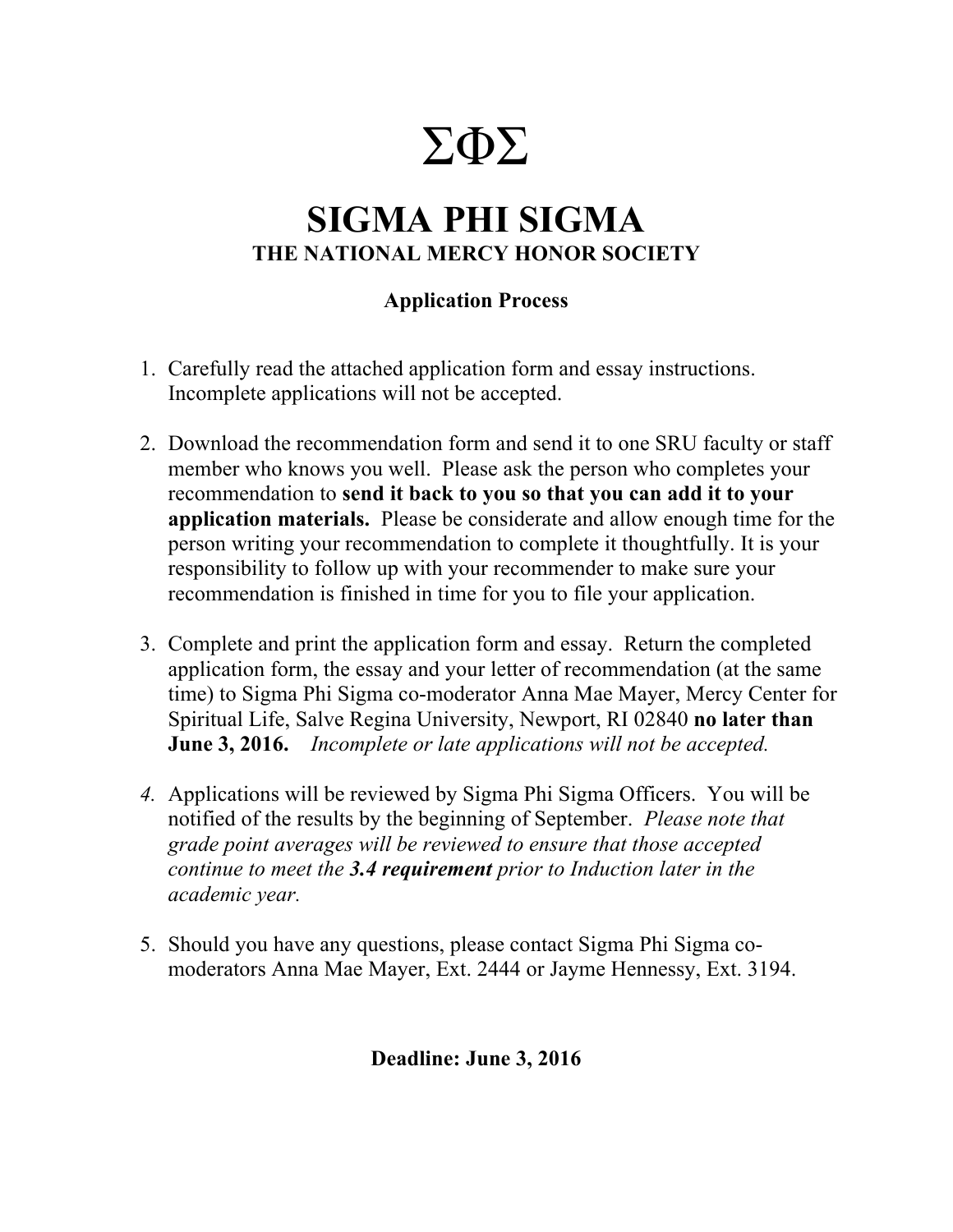## **SIGMA PHI SIGMA – THE NATIONAL MERCY HONOR SOCIETY**



## **Application Form Deadline: June 3, 2016**

#### **Eligibility:**

- Full-time freshman, sophomore or junior (minimum of 12 credits per semester)
- At least two semesters remaining at SRU before graduation

## **Criteria:**

- Scholarship: 3.4 GPA (cumulative / overall)
- Fidelity: Evidence of upholding the mission and values of SRU
- Service: Clear demonstration of commitment to volunteer service to the University and/or civic community

## **Required Activities:**

- Attend general meetings— three times each semester.
- Fulfill 5 service hours per semester, attend one scholarship event per semester and serve on the planning team for one event per year.
- Usher at University events such as Convocation and the Governor's Ball

## **(Please print or type the following information).**

| Name:                            | Major:       |           |        |  |  |  |
|----------------------------------|--------------|-----------|--------|--|--|--|
| Home Address:                    |              |           |        |  |  |  |
|                                  |              |           |        |  |  |  |
| Campus/Local Address:            |              |           |        |  |  |  |
| <b>Best Phone Number:</b>        |              |           |        |  |  |  |
| <b>SRU E-Mail:</b>               |              |           |        |  |  |  |
| Current Class Standing: (Circle) | Freshman     | Sophomore | Junior |  |  |  |
| Anticipated Date of Graduation:  | Current GPA: |           |        |  |  |  |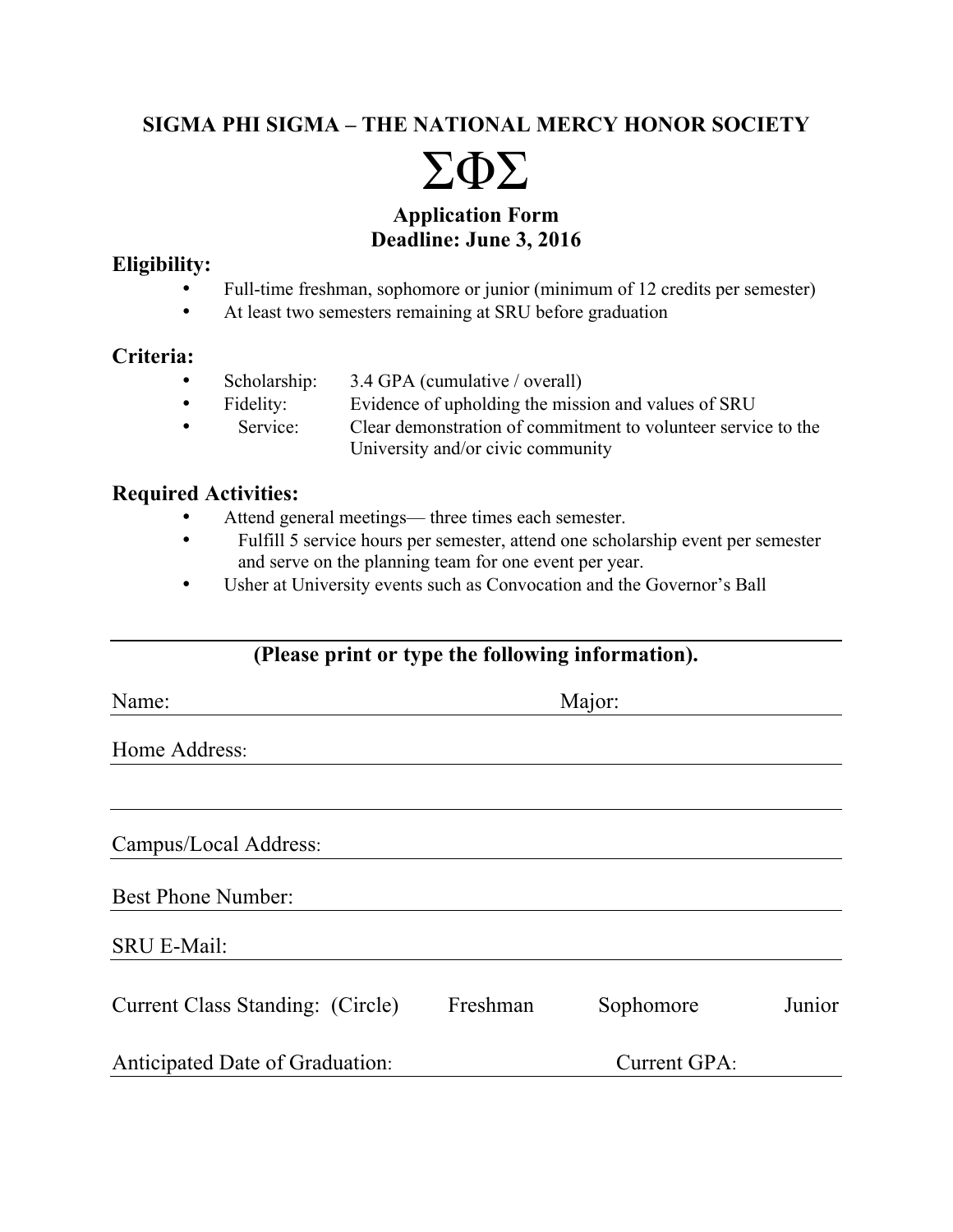Name of the person you have asked to submit a recommendation:

Faculty/Staff:

**Applicant Signature:** 

Date:

**Please note:** If your application to Sigma Phi Sigma is successful, you must attend the induction ceremony at 3:00 p.m. on Saturday, October 22 in Our Lady of Mercy Chapel.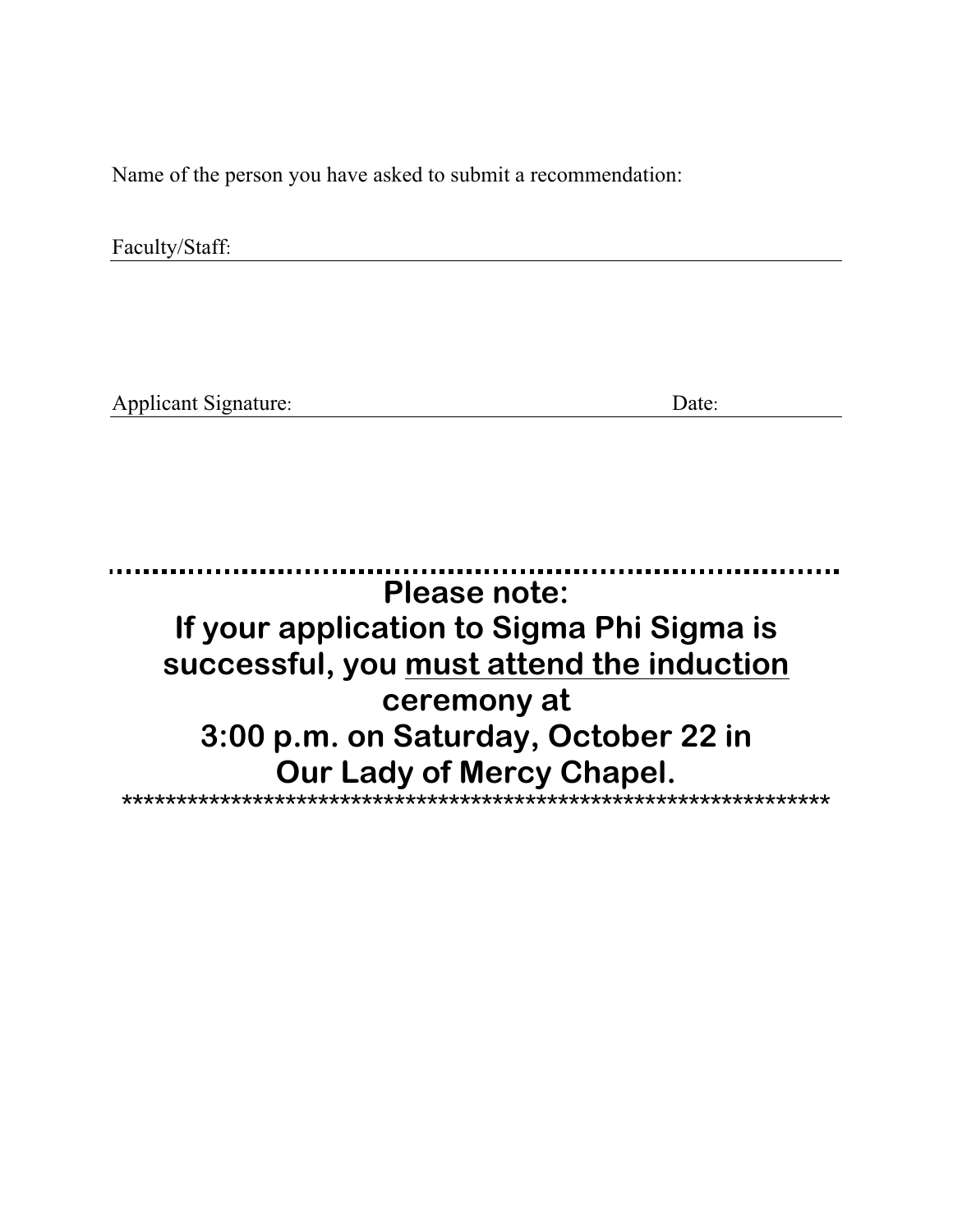

#### **DIRECTIONS**

- 1) Use a separate piece of paper.
- 2) Essay should be no fewer than two and no more than four pages.
- 3) Essay should be typed, double spaced, 12-point font.
- 4) Make sure your name is on each page of your essay.
- 5) Staple your essay underneath the application form.

#### **Essay is not limited to, but should include the following points:**

- 1) What are your reasons for applying to Sigma Phi Sigma?
- 2) What do you see as your best qualities? How will your membership in Sigma Phi Sigma enhance the Society?
- 3) How do you understand the three ideals of the Society: Scholarship, Fidelity and Service? How are you presently upholding these ideals, and how do you hope to continue to do so?
- *4)* Describe the extent of your involvement during your time at Salve Regina University: other honor societies, clubs, organizations, activities, college committees, etc., as well as your membership in any professional or civic organizations, with a particular emphasis on service-related activities. **Do not include required service unless it has led to a deeper involvement in the agency or cause served.** *(Please note that membership in SPS recognizes an existing commitment to service; it should not be seen as a way of becoming involved in service for the first time.)*
- 5) Is there any volunteer work, particular talent or professional interest you might like to share with us?
- 6) Since Sigma Phi Sigma is a **working** honor society, presence at meetings and participation in sponsored events is required. How do you see your schedule including these responsibilities? \*\*\*
- 7) Is there anything else you would like us to know about you?

#### **N.B. Please make sure you write in essay form. Do not simply respond point by point!**

\*\*\***Mandatory Activities:** General meetings take place on Sunday evenings. A number of other SPS-sponsored opportunities are available throughout the year, which members are expected to attend as their class schedule permits. Each member also takes responsibility for the planning of one event per year. Furthermore, members of the Society are called upon to help at various University events, e.g., ushering at Convocation, the Governor's Ball, etc.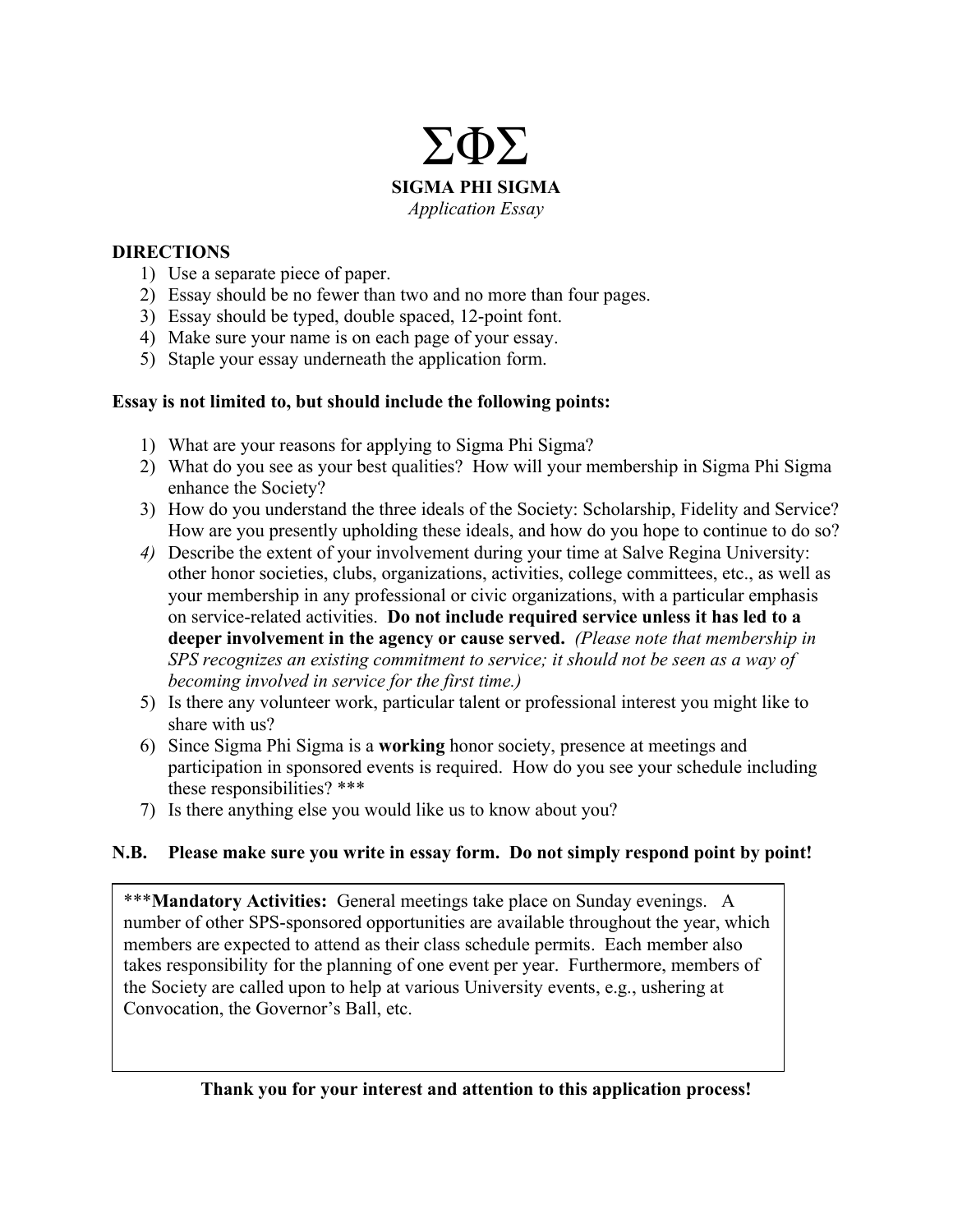## **Sigma Phi Sigma Faculty/Staff Evaluation Form Deadline: June 3, 2016**

#### **Student's Name: Date**:

The student is applying for membership in Sigma Phi Sigma, the National Mercy Honor Society. Please help the Screening Committee evaluate the student by completing this evaluation form.

## **1. For how long and in what capacity have you known this student?** \_\_\_\_\_\_\_\_\_\_\_\_\_\_

|                                             | $Out-$   |      |         |      | <b>Unable to</b> |
|---------------------------------------------|----------|------|---------|------|------------------|
|                                             | standing | Good | Average | Poor | comment          |
|                                             |          |      |         |      |                  |
| 2. Scholarship: The student                 |          |      |         |      |                  |
| Engages in rigorous intellectual inquiry.   |          |      |         |      |                  |
| Is articulate in his/her use of language in |          |      |         |      |                  |
| written and spoken communication.           |          |      |         |      |                  |
| Is able to think creatively and abstractly. |          |      |         |      |                  |
| Is dependable and follows through on        |          |      |         |      |                  |
| assignments/tasks.                          |          |      |         |      |                  |
|                                             |          |      |         |      |                  |
| 3. Fidelity: The student                    |          |      |         |      |                  |
| Behaves in a manner congruent with the      |          |      |         |      |                  |
| mission and values of SRU.                  |          |      |         |      |                  |
| Fosters a sense of community.               |          |      |         |      |                  |
| Demonstrates competence and                 |          |      |         |      |                  |
| compassion.                                 |          |      |         |      |                  |
| Is a person of integrity?                   |          |      |         |      |                  |
|                                             |          |      |         |      |                  |
| 4. Service: The student                     |          |      |         |      |                  |
| Demonstrates respect and care for the       |          |      |         |      |                  |
| dignity of persons.                         |          |      |         |      |                  |
| Demonstrates leadership abilities.          |          |      |         |      |                  |
| has participated in service activities      |          |      |         |      |                  |
| either on campus and/or within the civic    |          |      |         |      |                  |
| community.                                  |          |      |         |      |                  |

Please complete page two.